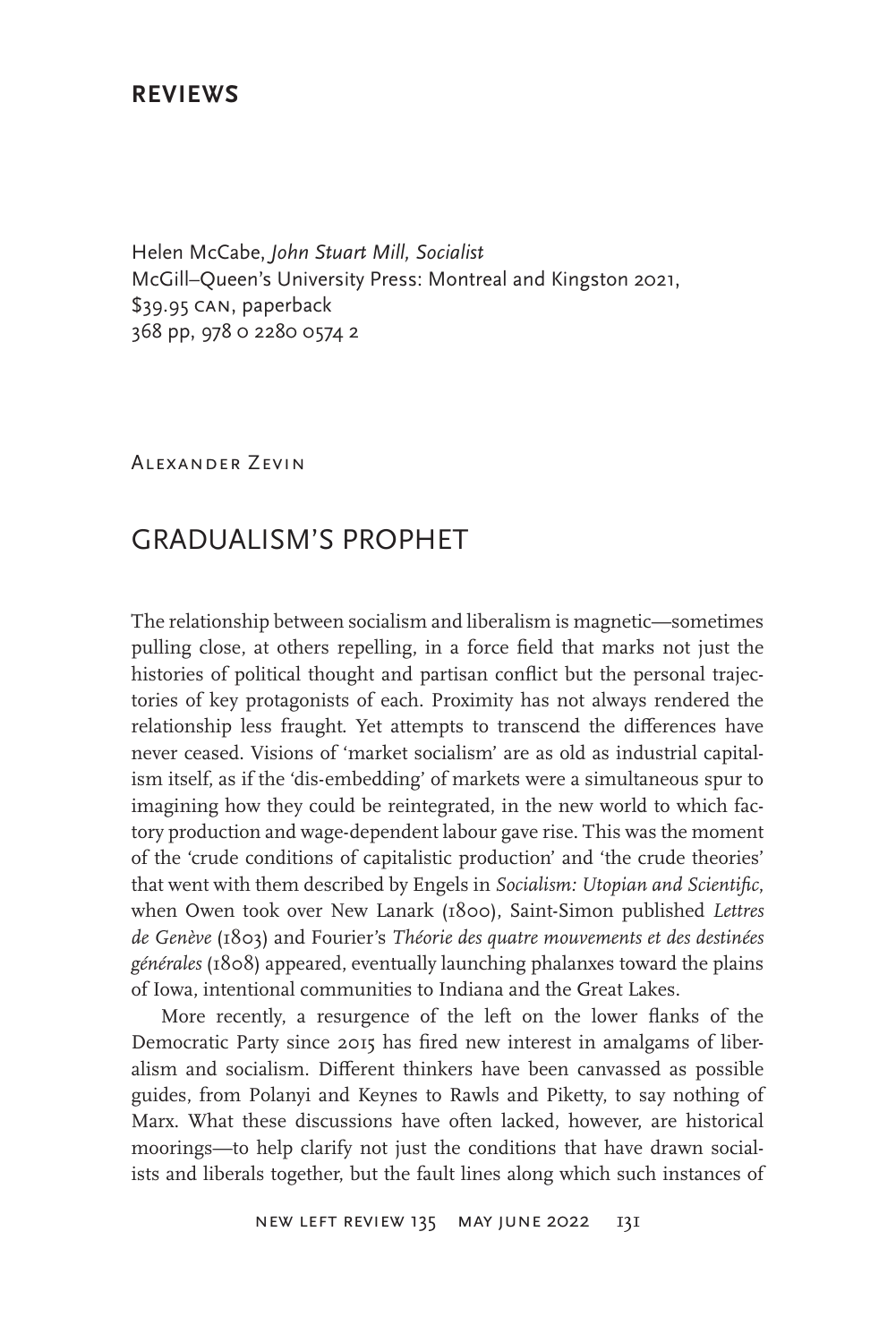cooperation have fallen apart. John Stuart Mill is at once foundational to this dichotomy, as author of *On Liberty* (1859), perhaps the most canonical text of classical liberalism, yet also most disruptive of it, having classed himself in his *Autobiography* 'under the general designation of Socialist', for whom the great social problem of the future was how to unite individual liberty of action with 'common ownership in the raw materials of the globe, and an equal participation of all in the benefits of combined labour.' Were Mill's forays into socialist territory a short-lived aberration, perhaps under what Hayek, Mises and Lionel Robbins saw as the baleful influence of feminist theorist Harriet Taylor? Or does Mill's trajectory reveal a larger pattern in the unstable relationship between liberalism and socialism, with shifting currents in each pulling towards the magnetic poles of the other—individual or collective, public or private, market or plan, reform or revolution?

With *John Stuart Mill, Socialist*, Helen McCabe aims to show that Mill was neither deluded nor inconsistent. She sets out to trace the development of his world outlook as 'a coherent—and, as it transpires, socialist—whole'. In part this reflects her own process of discovery in the course of a project that began as an undergraduate thesis at Oxford. 'When I first heard that Mill called himself a socialist, I was bewildered', she writes, of a topic encouraged to doctoral-dissertation stage in 2010 by scholars of liberal and utopian thought including Michael Freeden, Alan Ryan and David Leopold. Mill after all figures as a giant of nineteenth-century liberalism on every modern-political theory course. Yet 'Mill had no more serious differences with contemporary socialists than they had with one another', McCabe insists. At the same time, her book has another, bolder ambition: not only to show that Mill was a socialist, but to argue that his 'organic, peaceful, piecemeal, incremental' strategy for achieving socialism is the one we need today. McCabe, who teaches political theory at Nottingham, proceeds thematically, setting out Mill's criticisms of *laissez-faire* capitalism, his evaluation of the socialisms of his era and the core normative principles that guided his ideas of social reform, before sketching out the lineaments of his socialist utopia, as he himself failed to do. But she begins, unavoidably, with Mill's hyper-intellectualized and politicized upbringing, under the shadow of aristocratic rule and working-class revolt in the aftermath of the Napoleonic Wars.

Mill's father, James, was from a modest Scottish family, born in 1773 in a village near the northeast coast, halfway between Dundee and Aberdeen; the father was a shoemaker, the mother gentry fallen on hard times, who nevertheless insisted on his education. In 1802 James set off for London with the patronage of a Scottish mp, Sir John Stuart, in whose honour he would in 1806 name his first-born son. But the young family's position on the fringes of the capital's literary life remained precarious until James met the wealthy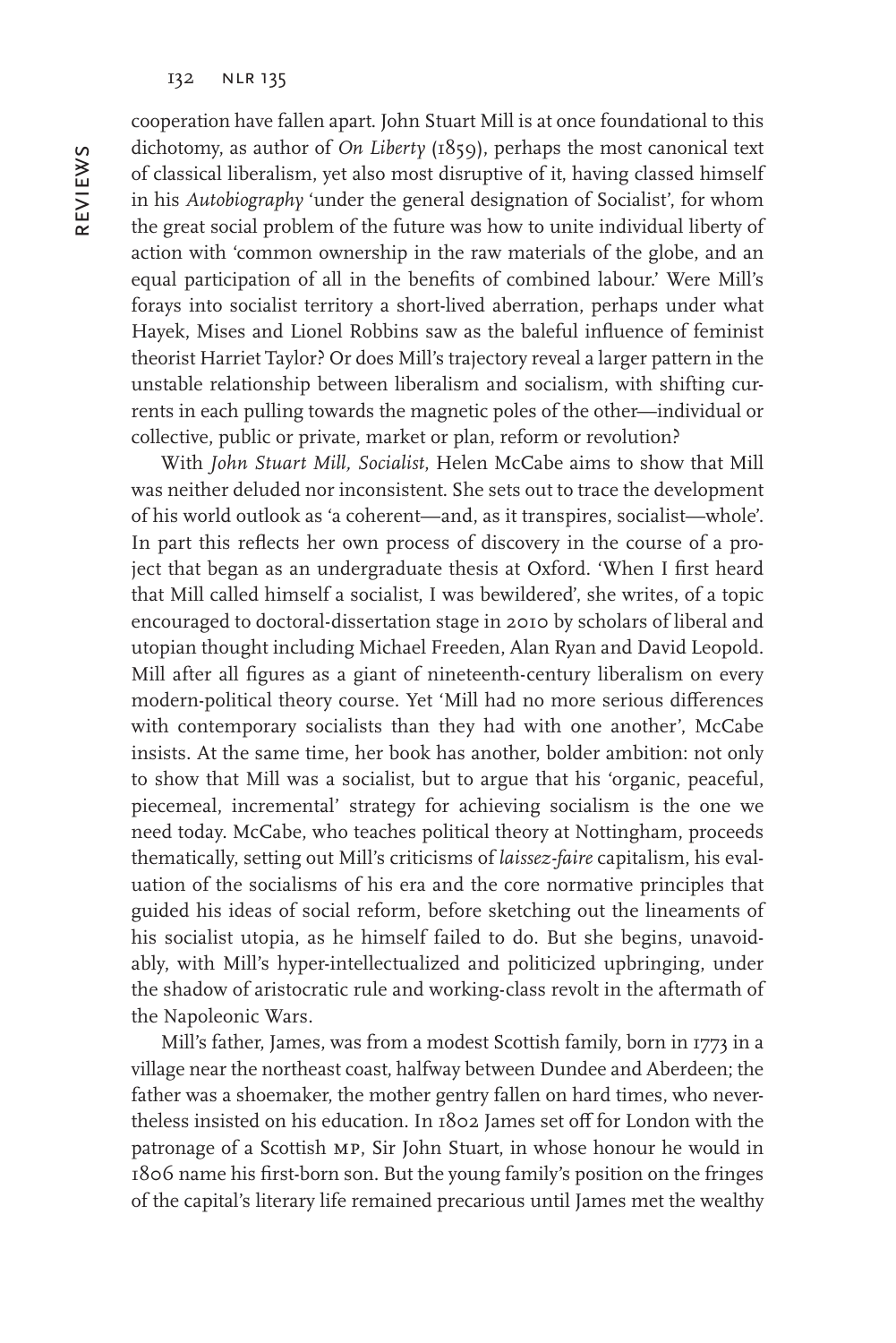and well-connected Jeremy Bentham, twenty-five years his senior. Bentham adopted him as a publicist for utilitarianism and moved the Mill family into the house next door to his own in Queen Square Place, a smart street in Westminster, frequented too by the dashing David Ricardo, immensely rich financier, economist and radical mp. Here James Mill wrote his influential *History of British India* (1817), with its condemnation of 'Hindoo deceit and perfidy', as well as *Elements of Political Economy* (1821), *Essays on Government*  (1823) and other works, while rising through the ranks of the East India Company and, in the course of their famous perambulatory lectures, educating his intellectually precocious son in the principles of political economy as per Smith, Ricardo, Bentham and Malthus. The young John Stuart Mill was thus raised as the prodigy of a prodigy, in a hothouse atmosphere that also welcomed Owenites, Saint-Simonians and French liberal thinkers under the capacious roof of utilitarianism, where theoretical economics and social philosophy were married to campaigns for free trade, constitutional reform and family planning. At the age of seventeen, he too was inducted into a life-long career in colonial policy at East India House.

McCabe rightly stresses the importance of French radical traditions for Mill's later development. A teenage year in Paris and Montpellier in 1820 left a lasting enthusiasm for French liberal thought. As Mill recovered from what he would call the 'crisis in my mental history' that he underwent aged twenty, in the winter of 1826, he turned to thinkers who put greater emphasis on 'fraternity', 'fellow feeling', social harmony and cohesion than the utilitarians were accustomed to do, as also to more panoramic, historicizing accounts of social development. If this included the 'speculative' Toryism of Wordsworth and Coleridge, most importantly for McCabe it meant that Mill took to his heart the positivism of Saint-Simon and his progeny, above all Auguste Comte: their progressive view of history, shifting between 'organic' and 'critical' ages, allowed Mill to imagine political institutions, property relations and *mores* beyond the reforms envisioned by the Benthamites. McCabe argues that Mill's youthful crisis opened the 'space' for his views to develop towards socialism, even if he wouldn't define himself in those terms until the 1840s (indeed, his 1830s essays in *The Examiner* and the *Westminster Review*, or reports on French politics for the *Morning Chronicle*, express in pure form the bourgeois-radical views of Queen Square). Instead, another crisis intervened.

In 1830, the 24-year-old Mill met the 22-year-old Harriet Taylor—already the author of a book on William Caxton and the history of printing; married, with four children—when invited to a dinner party of like-thinking radicals at her house. 'Pale she, and passionate and sad-looking', noted Thomas Carlyle, a friend-enemy of Mill's, whom he described as a 'slender, rather tall and elegant youth', enthusiastic yet lucid, modest and gifted with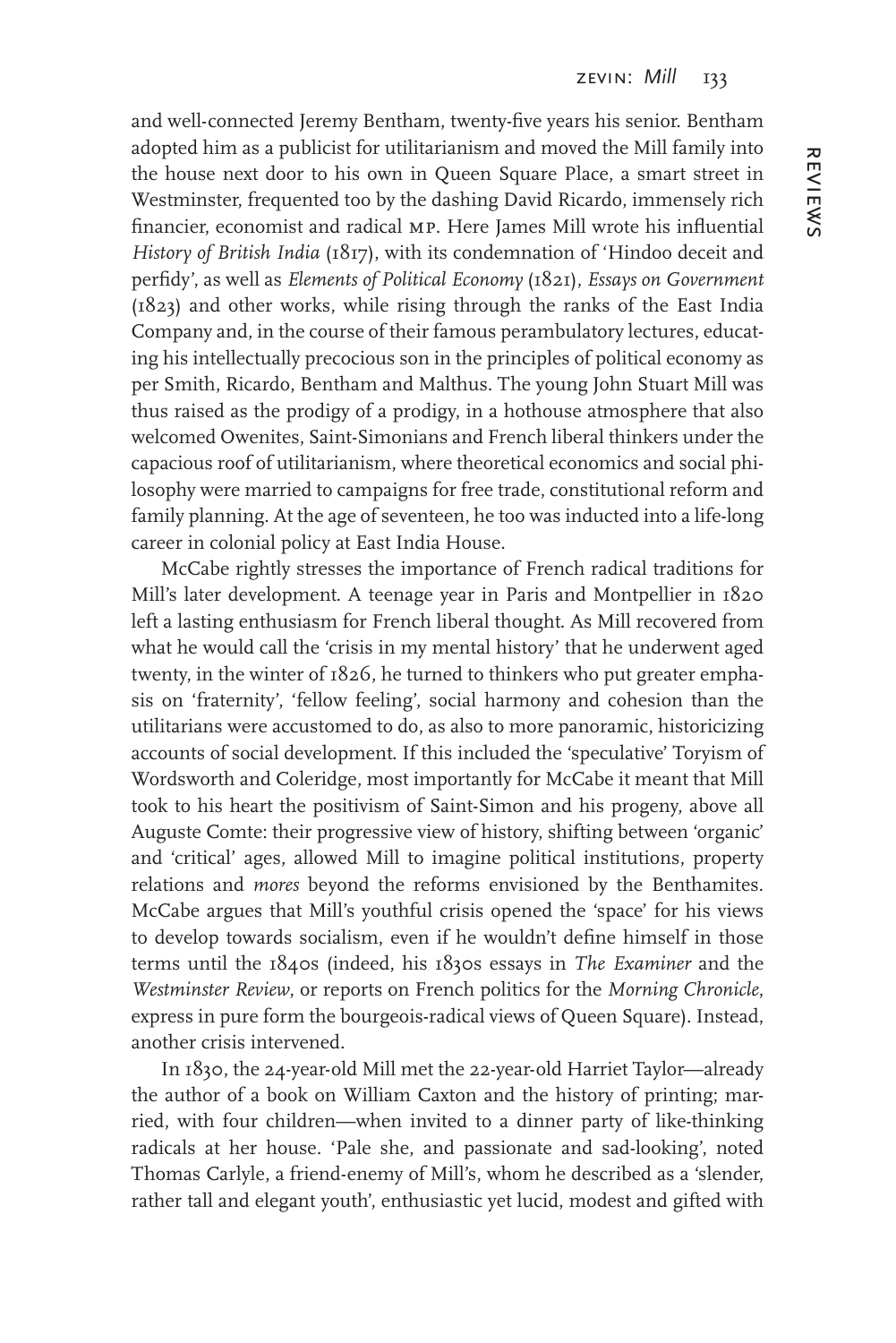a remarkable precision of utterance. After avowals of love, painful partings and escapades in Paris, she came to an arrangement with her husband and moved with the children to Keston Heath, southeast of the capital, where Mill would visit at weekends. They married in 1851, after her husband's death; but Taylor herself died in 1858. Mill credited her not only with playing a vital role in shaping and editing his mature works, *Principles of Political Economy* (1848) and *On Liberty* (1859), but with pushing him to 'move forward more boldly' in a political sense.

McCabe doesn't dwell on the relationship, however, but moves swiftly on to her thematic chapters. Here it is the image of Mill as prototypical *laissez-faire* liberal that is most dramatically altered by her re-examination of his writing through a socialist lens. His *Principles of Political Economy* may have declared government non-interference in the economy the 'general rule', but he made 'large exceptions' to it—for primary education, factory acts, practical monopolies in water, gas, roads, railways, canals, as well as poor relief, scientific research, learned endowments and so on. Mill consistently criticized the existing capitalist order—'a society founded on private property and individual competition'—on grounds of its inefficiency and waste, its inequality and injustice, its restrictions on freedom. Attempts to defend private property on grounds of justice must inevitably fail, he wrote; the distinction between rich and poor, so slightly connected with merit or demerit, was obviously unjust.

Mill plainly disliked the social ethos that *laissez-faire* bred; there are no encomia in his work to the industrial age, no hymns to technology. Doubting 'if all the mechanical inventions yet made have lightened the day's toil of any human being', he looked forward to the advent of the 'stationary state' feared by Smith and Ricardo—the moment when economic growth slows to a standstill as it runs up against the limits of population and soil fertility, and returns on investment fall to zero. The 'trampling, crushing, elbowing and treading on each other's heels, which form the existing type of social life' was not to be desired. Workers, meanwhile, were dependent on the will of others, with little or no choice of occupation or freedom of movement. The question was whether socialism would be consistent with

that multiform development of human nature, the manifold unlikenesses, that diversity of tastes and talents and variety of intellectual points of view, which not only form a great part of the interest of human life but, by bringing intellects into stimulating collision, and by presenting to each innumerable notions that he would not have conceived himself, are the mainspring of mental and moral progression.

*Principles of Political Economy* could happily aver that, under Saint-Simonianism, 'society would wear as diversified a face as it does now'. Who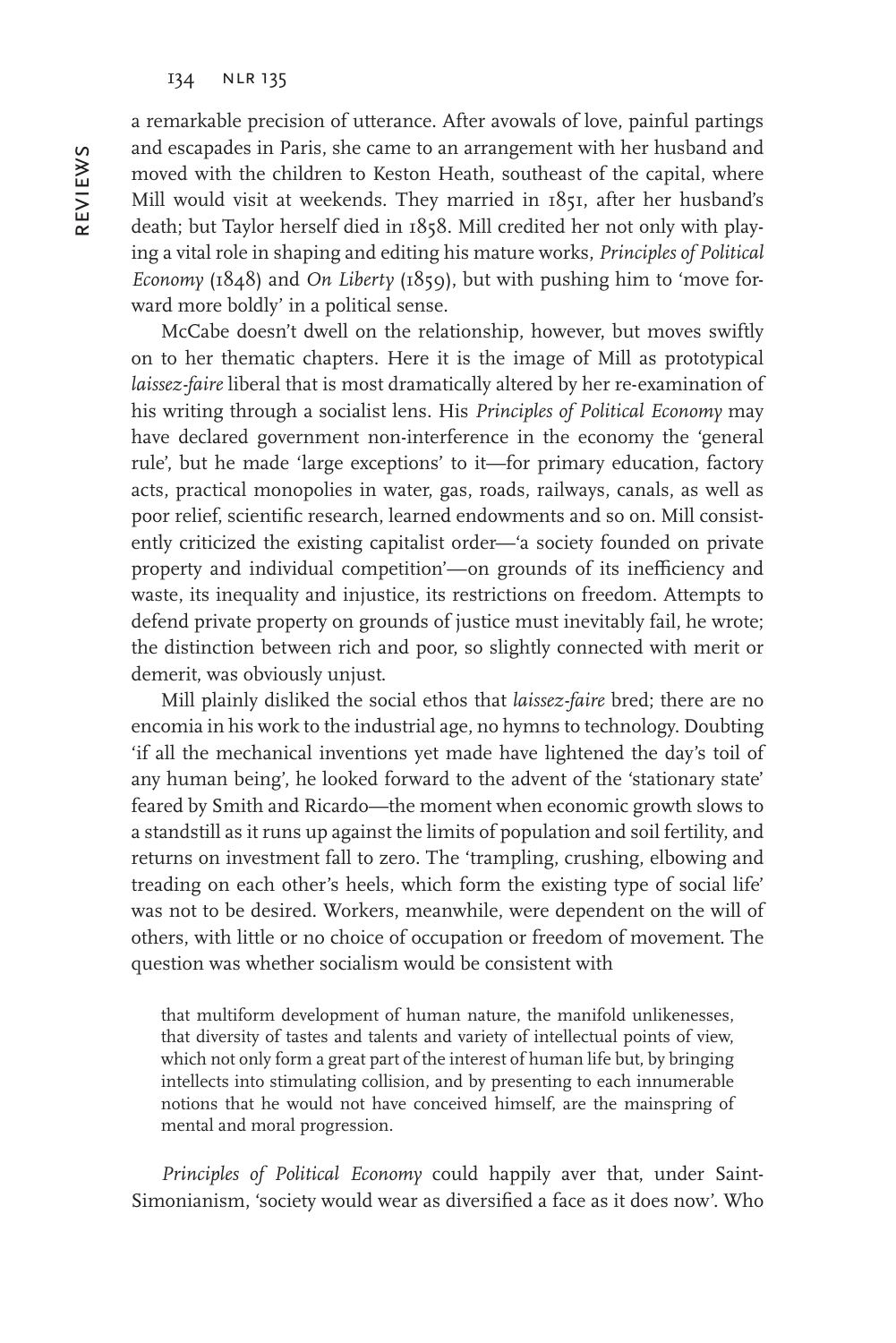then were the socialists that made the greatest impression on Mill? McCabe briefly sketches them: in addition to Robert Owen and the Saint-Simonians, there were the Fourierists, the Icarianism of Étienne Cabet, the national workshops championed by Louis Blanc, another friend. The schemes of which Mill approved all involved decentralized cooperatives of no more than a few thousand people. 'Mill was only ever in favour of small-scale, evolutionary, co-operative schemes', McCabe approvingly notes. In this context, 'communist' meant co-ops based on equal shares, while 'socialist' ones might allow differential rewards. Mill's *Chapters on Socialism*, left unfinished upon his death in 1873, was adamantly opposed to socialism at the level of the national state, let alone to the revolutionary overturning of the existing order, threatened by the three-month insurrection of the Paris Commune.

Mill's brand of socialism, McCabe argues, was of a piece with his normative principles, of which she notes six: progress, security, liberty, equality, fraternity—and utility, or the greatest happiness of the greatest number, which served as a justification for all ends. Norms here take the place of any societal blueprint or specified institutions. Whether or not socialism was actually attainable, its goals could serve as what Mill called a 'North Star'. Nevertheless, borrowing from across his work, McCabe assembles the components of a Millian utopia: a mix of state and cooperative ownership of the means of production and provision of goods and services; cooperatives are democratically organized, distribution determined by jointly acknowledged principles of justice; meaningful equality between the sexes; inequalities of wealth eradicated by severe inheritance tax; difference is celebrated in a 'religion of humanity' to promote the common good; political decision-making acknowledges the rights of experts to a weightier say; society is transformed by a gradual, organic process into one in which as much progress, security, liberty, equality, fraternity and happiness as possible can be achieved.

Against the free-market liberals, McCabe argues that Mill's socialism was an organic product of his commitment to the six principles, lying at the very heart of his political philosophy. The general designation of 'socialist' is correct. Her trump card, however, is reserved for those who would argue that Taylor was responsible for the more avowedly socialist additions to the 1852 third edition of *Principles of Political Economy*, but that Mill had returned to his liberal senses when he published *On Liberty* the year after her death, even while describing it as 'our joint production'. A more accurate understanding, McCabe writes, is that Mill and Taylor were *both* socialists—and they *both* wrote *On Liberty*. This is the real challenge, *John Stuart Mill*, *Socialist* suggests, conditioned as we are to see *On Liberty*—with its famous defence of freedom of speech and action against 'the customs of society', limited only by a minimalist reading of the harm principle—as a foundational text of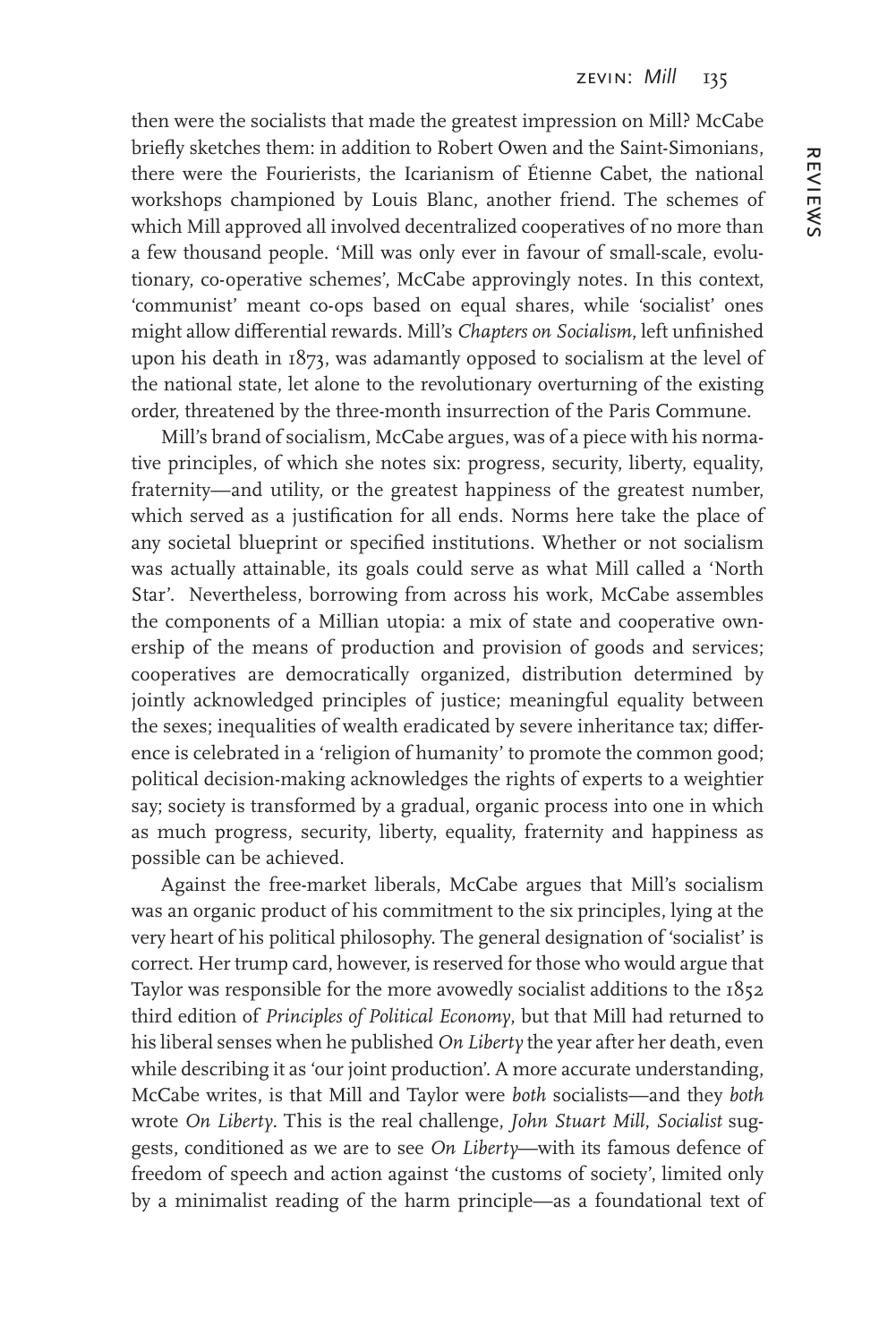liberalism, and to see liberalism and socialism not merely as distinct ideologies but as opposites. Yet Mill's and Taylor's socialism denied the need to choose *either* liberty or equality, as it denied the idea that socialism must go hand-in-hand with oppression or lack of individuality:

Mill's (and Taylor's) socialism encourages us to imagine a society in which not just personal liberties but all human interactions, from the economic through the political to the intimate, are reconstituted so as to fully allow for the free development of everyone's individuality.

This is an admirable conclusion and McCabe's warm identification with the liberatory charge of her subjects' politics brings a winning élan to her final chapter. If she is not the first to write on Mill's socialism, it is still the case that this gets far less attention than his feminism (as the American scholar Wendy Sarvasy pointed out in 1985). If McCabe restricts herself to a handful of Mill's works—*The Subjection of Women* (1869) is a notable absence—and letters, she scans them very thoroughly and quotes almost too copiously, reiterating the same lines again and again. *John Stuart Mill, Socialist* is, however, an almost exclusively textual account. McCabe bases her case for the consistency of Mill's views on the re-appearance of wellworn phrases. Entirely absent is the broader context of these tumultuous times, or any periodization of them. Missing, too, is the role of actual politics in Britain and Europe, which concerned Mill through all the phases of his development: from the 1820s as an editor and radical leader seeking to replace the Whigs as a true opposition to the aristocratic Tories in parliament, up to his election to that body as a Liberal for Westminster in 1865. Even his early mental crisis was at least in part political and intellectual, coming at the time of his 'shock' at views he encountered at the London Debating Society in 1825, after the pitiless counter-revolutionary repression of the previous decades. Mill's ideas about socialism shifted along with this quotidian involvement. Without this coarser-grained sense of politics it is hard to situate him with respect to the socialist movements of his day.

Mill was formed in what Hobsbawm called the Age of Revolution, where even in England some radical currents—Wooler's *Black Dwarf*, for instance looked to an alliance with the emergent working class to strengthen the hand of reform against entrenched aristocratic rule. But the young Mill always insisted on the leading role of his own class, with its expertise. He kept a distance from the Chartists, warning them not to aim at any 'predominance' in national political life. It is to his and Taylor's credit that they moved left in response to the defeats of 1849, in stark contrast to Tocqueville's role in bayonetting the Roman Republic. But the 'socialism' they proclaimed in the 1850s was that of the pre-industrial era. When an independent workers' movement began to stir in Europe in the 1860s, Mill was wary of it.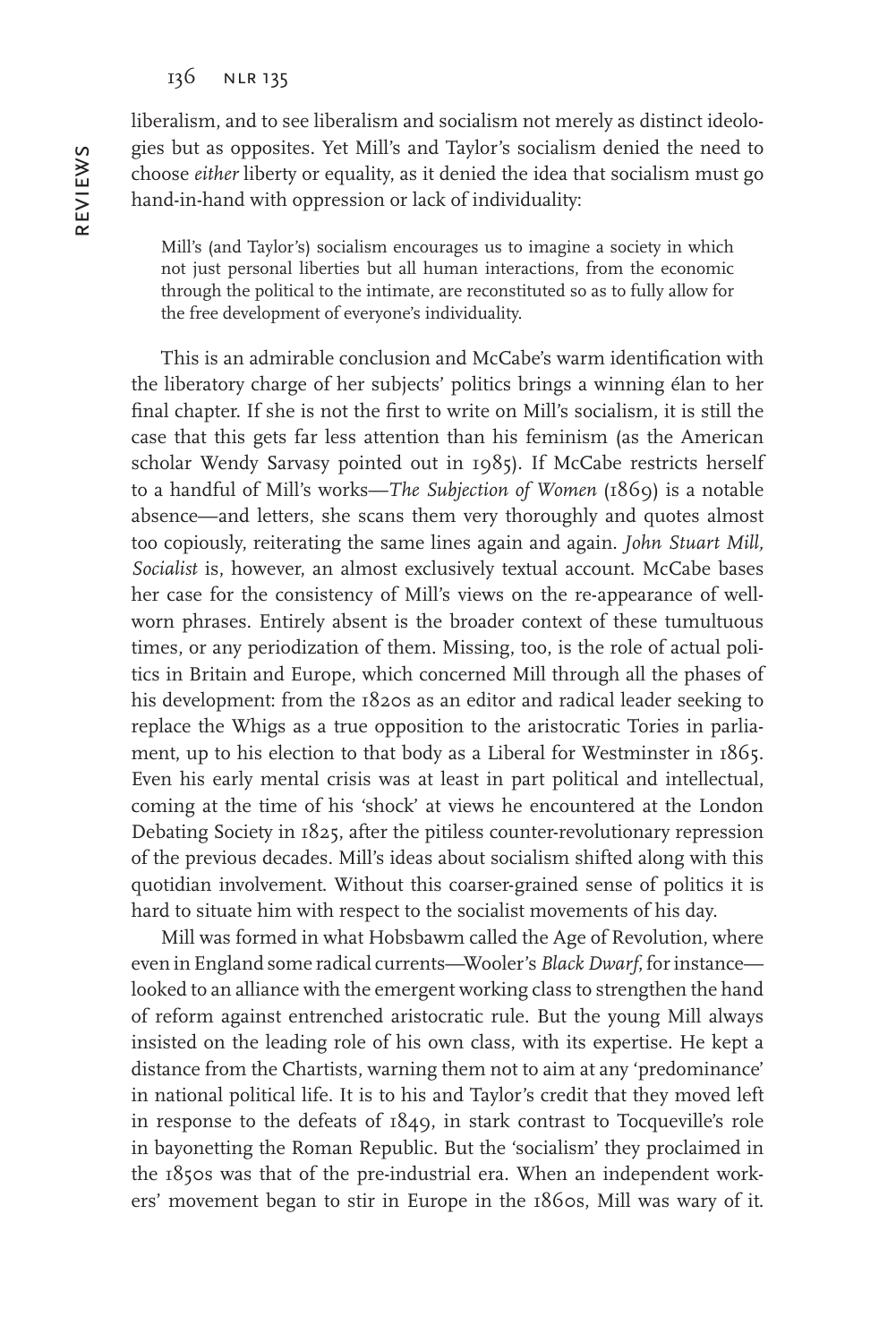As the author of a critique of political economy, Marx was almost certainly unknown to Mill; both living in London, their paths did not cross. But on the terrain of politics, the two men did meet, so to speak—clashing repeatedly, if indirectly, over the direction of the International Workingmen's Association, founded in 1864. Mill read several of the iwma's publications, perhaps including the inaugural address written by Marx, and knew several of its leaders, including the cobbler George Odger, whom he backed as a Liberal parliamentary candidate in 1868; the carpenter W. R. Cremer, who went on to accept a Liberal peerage in 1907; and Harriet Law, the first female member of the iwma's General Council. He also aimed to influence it, as part of a wider push to convince 'respectable' elements of the working class to pursue change within the ancient constitution and the Liberal Party.

This refrain grew louder the more that workers looked like escaping even momentarily from the gravitational pull of the ruling order. In 1866, Mill implored workers not to demonstrate for manhood suffrage in Hyde Park, in defiance of the government, since to do so was tantamount to revolution. When the Second Reform Act passed in 1867, he reassured his readers that the weekly wage-earners thus enfranchised were 'not likely to rush headlong into the reckless extremities of some of the foreign Socialists'—he singled out the International—of abolishing private property in land or assailing 'usury'. When Odger and other members of the iwma set up the Land and Labour League in 1869 to campaign for nationalization, with its own newspaper, *The Republican*, Mill responded by creating a rival Land Tenure Reform Association. While he condemned the brutal retribution meted out to the *communards* by the party of order in France in the summer of 1871, his alarm at the rapid spread of 'revolutionary socialism' coloured all his subsequent pronouncements on the subject. Asked by a Danish correspondent in 1872 for his views on the International, Mill replied that its English leaders were 'reasonable men', but this was not true of the Belgian, German and even some Swiss and French delegates, who wanted to 'expropriate everyone'.

*Chapters on Socialism* was categorical about the dangers of a revolutionary *fuite en avant*. Not only would it wreck the 'possibilities for improvement' that remained under the present system but, since the majority of the population lacked the requisite moral and intellectual qualities, the new order could have no solid basis, and the ensuing chaos would force it to beat a retreat. If McCabe is wrong to suggest that he opposed violent revolutions on principle—his support for Italian, Hungarian, Polish, not to mention French insurgents in 1830 and 1848, contradicts it—his views changed as 'revolution' took on new social elements and objectives that went beyond realization of the liberties of 1789. This accounts not just for his more sombre and critical tone in *Chapters*, but the added layers of ambiguity as to the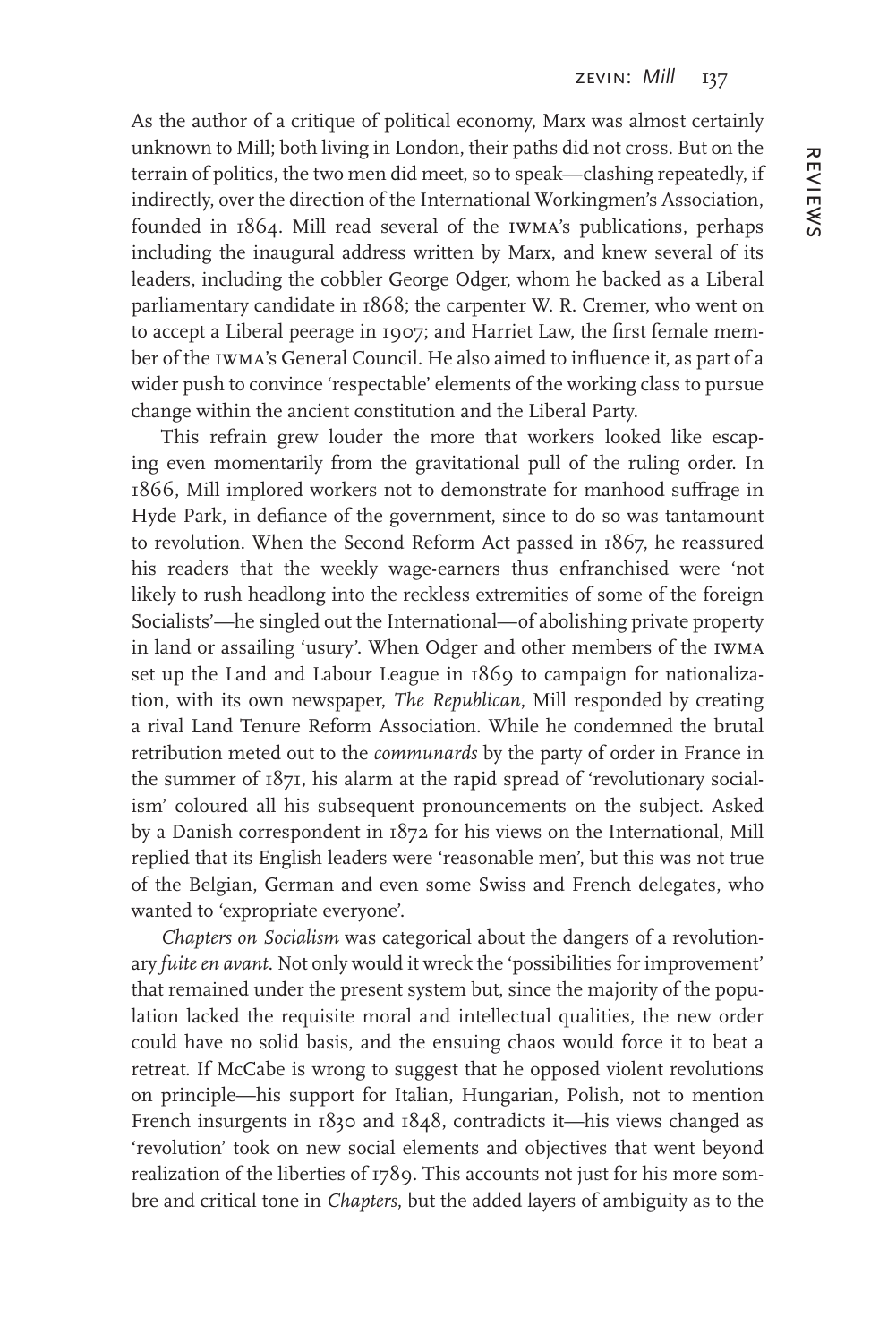timing of any transition. Since socialism required 'an entire renovation of the social fabric', it was flatly 'not available as a present resource'. As his opposition to revolutionary socialism grew more pronounced, so did the appeal of the utopians, as if reflected in an upside-down mirror. The great appeal of Fourier's system was that it 'requires less from common humanity than any other known system of Socialism'; another attraction was its 'eminently pacific' character.

McCabe insists that Mill was not a utopian socialist, in the pejorative sense that Marx and Engels gave the term, since he did not write 'recipes for the cookshops of the future'. But what Engels mocked was not the tendency to sketch 'fantastic pictures', so much as the belief that a better world could come about without a political struggle led by workers themselves. In this sense, the 'critical utopian' label of the *Manifesto* fits pretty well. For Mill, the cooperative principle would indeed move 'by force of example', since only 'the élite of mankind' was presently fit for socialism. An important feature of Mill's imagined cooperatives was their role as schools of manners, where workers and non-workers would gain experience of self-sacrifice on behalf of the common good, habits of independence and reason based on collective decision-making, while *unlearning* selfish reflexes, blind obedience to managers, masters, capitalists. This provided *Principles of Political Economy* with its theory of transition. The shift would be so gradual as to be almost imperceptible. Capitalists would grow weary, retire from the race, and end up as rentiers of an emergent socialist society—finding it advantageous to lend capital at a falling rate of interest to associations, after the latter had attracted the most talented labourers, and at last, perhaps, even to exchange their capital for terminable annuities.

*John Stuart Mill, Socialist* offers no critical reflection on these attitudes, but they hardly bear out her argument that his socialism remains 'remarkably modern'. Mill himself provided some lethal criticisms of cooperatives in 1825 when, as a 19-year-old, he and his fellow Young Utilitarians faced off against the followers of Robert Owen in a series of public debates. Cooperatism would be unfeasible unless private property as a whole was outlawed, he argued—a contention underscored by the sorry fate of actually existing cooperatives ever since, which struggle to survive amid the prevailing conditions of capitalist competition, while denying themselves the cut-throat weapons wielded by their rivals. McCabe ignores the obvious objection that cooperatives have nowhere looked like achieving the mass needed to outcompete capitalists, then or since; they are more likely to be dragged down to its level. The British cooperative movement is a case in point: it survived into the 21st century as a chain of dingy supermarkets with a savings bank attached, until the 2008 financial crisis revealed that its supervisors had been gambling with the funds, resulting in a  $f<sub>1.5</sub>$  billion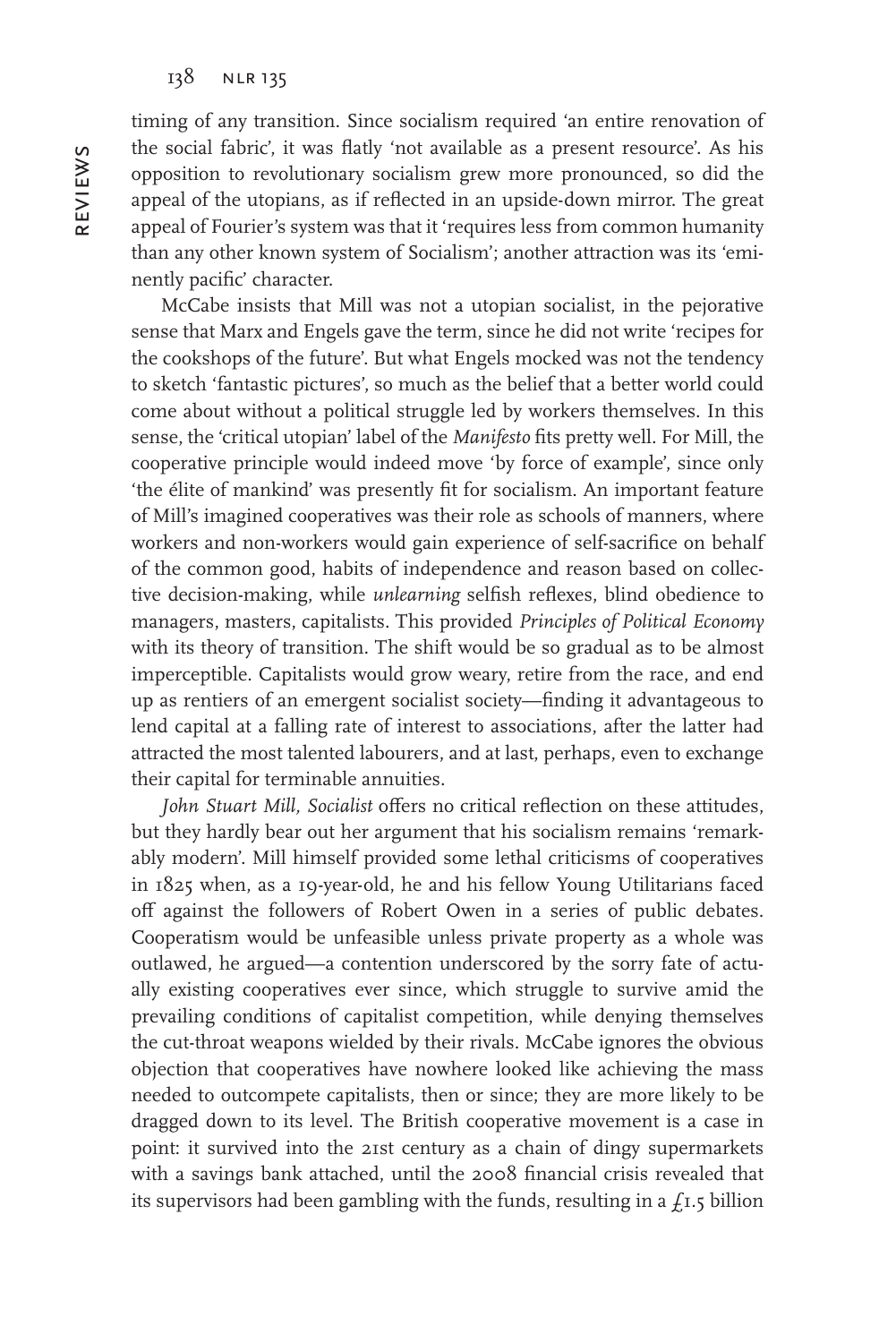hole in the accounts; the upshot was the exit of a chairman, amid scandals of sex and drugs, with us hedge funds circling for the kill. No socialism worthy of the name can afford to ignore the economy's commanding heights.

If McCabe fails to probe Mill's and Taylor's economic prescriptions, *John Stuart Mill, Socialist* does not even register the regressive character of the said 'socialism' on the key questions of democracy and empire. McCabe treats Mill's resolutely elitist views on democracy with remarkable equanimity; yet they were, if anything, reinforced by his turn to socialism, which quickened his sense of the dangers of 'pure' democracy, already expressed in his 1835 essay on Tocqueville in the *London Review*. Freedom could easily be trampled in a rush to equality, and a working-class majority could tyrannize the rest of society, unless guided in a gradual education towards a representative and limited democracy. Weighted voting to privilege the elite was essential, for as socialists 'we dreaded *more* the ignorance and especially the selfishness and brutality of the mass', Mill frankly explained in the *Autobiography*. Indeed it is striking that on the two occasions when he calls himself a socialist in that work, he immediately mentions the limits of democracy. (In *The Life and Times of Liberal Democracy* (1977), the Canadian political scientist C. B. Macpherson pointed to tensions on both sides of this model: the desire to include workers in political participation is tempered by fear of class legislation should they do so on an equal basis with the propertied or cultivated; and genuine moral outrage at industrial working conditions is a spur to a socialism that would preserve the competitive markets and private property at the root of that dehumanizing system.)

If the political implications of this hostility to popular democracy go unremarked in *John Stuart Mill, Socialist*, nowhere is the missing historical context more glaring than when it comes to the world beyond Europe. The British Empire is not merely absent from these pages: it is so studiously avoided that sections of the book seem haunted by it. The Indian Subcontinent is mentioned once, in an endnote. There we learn that Mill's 'support of colonial rule, though rightly hard to swallow by modern audiences, is not in contradistinction to his socialism, nor does it undermine it'—without further comment, as if the issue this raises is one of logical consistency, rather than world-imperial tutelage. (McCabe's reference is prompted by *On Liberty*'s refusal of equal treatment to what she calls 'people from non-modern countries'; no whiff of Mill's own use of the terms 'uncivilized' and 'barbaric'.) Of Mill's 35 years at the East India Company, where he drafted some 1,700 dispatches—negotiating between the need to incorporate Indian upper-caste elites into the system of colonial rule, and to quell the radical dissatisfaction of the dispossessed—we learn nothing. The armed uprising of 1857–59 against British rule, which finally saw the East India Company shut down and Mill out of a job, gets no mention.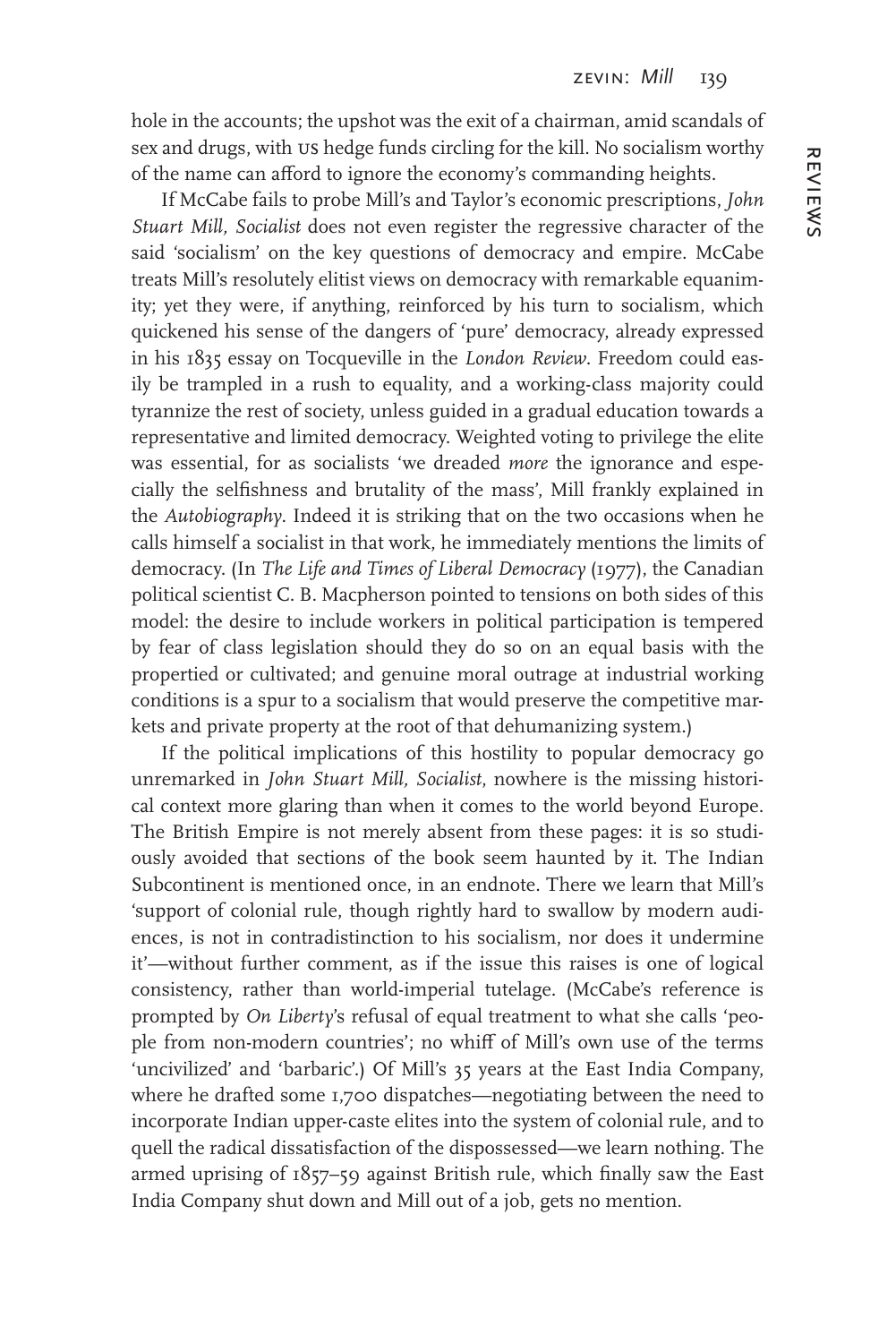In a book that asks what sort of society Mill saw beyond contemporary capitalism, the omission of the free-trade empire that he thought sustained it comes at a conceptual as well as a political price. If Mill represents a broader 'liberal turn to empire', how was his turn to socialism related to it? In at least three important ways. The first deals with rule over Crown dependencies. Qualifying the sonorous strophes of *On Liberty*, he insisted that 'despotism is a legitimate mode of government in dealing with barbarians, provided the end be their improvement.' In 'backward states of society', rulers were justified in using 'any expedients' that will attain a good end. To guide savages from 'the rule of will' to the rule of law, and to rev the engines of accumulation that would otherwise remain forever stalled, the 'sort of government fittest for them is one which possesses force, but seldom uses it', Mill wrote in the final chapter of *Considerations on Representative Government* (1861). Tellingly, this involved 'a parental despotism or aristocracy, resembling the St. Simonian form of Socialism'—but here, a despotism over native peoples.

Second, the political economy of the home country is intrinsically related to imperial expansion, and to white-settler colonialism in particular. The largest of all 'large exceptions to laisser-faire' in *Principles of Political Economy* is the entry on colonization. Here Mill argued that Britain had developed to a point where it produced more capital than could be profitably invested at home. The solution to the twin problems of surplus population and surplus capital was 'systematic' state-sponsored colonization. 'There needs be no hesitation in affirming', he added with gusto, that 'colonization, in the present state of the world, is the best affair of business, in which the capital of an old and wealthy country can engage.' These arguments in favour of strengthening the bonds of empire raise fundamental questions about the socialist future they open or foreclose. Foreign investment and emigration were meant to prolong the life of capitalism at home, not cut it short, or skip to some other stage in colonies where it had yet to take root. Mill may have looked forward to the stationary state, but his equanimity about growthlessness depended on a deferral: if it arrived too soon, before sufficient technological progress had been made, and population had been voluntarily restrained through the efforts of an educated working class, it could turn out to be the disaster the old school of political economy had feared.

Third, it is striking how far Mill's writings in the 1860s anticipated the main debates on 'social imperialism', based on the theory of surplus capital, spanning liberal and socialist analyses between the Second Boer War and the July Crisis of 1914: from Hobson's indictment of finance as the taproot of imperialism all the way to the liberal imperialists and Fabians of the Rainbow Circle and Coefficient Club, who linked social reform to imperial efficiency. For Lenin outside Britain, imperialism had sown seeds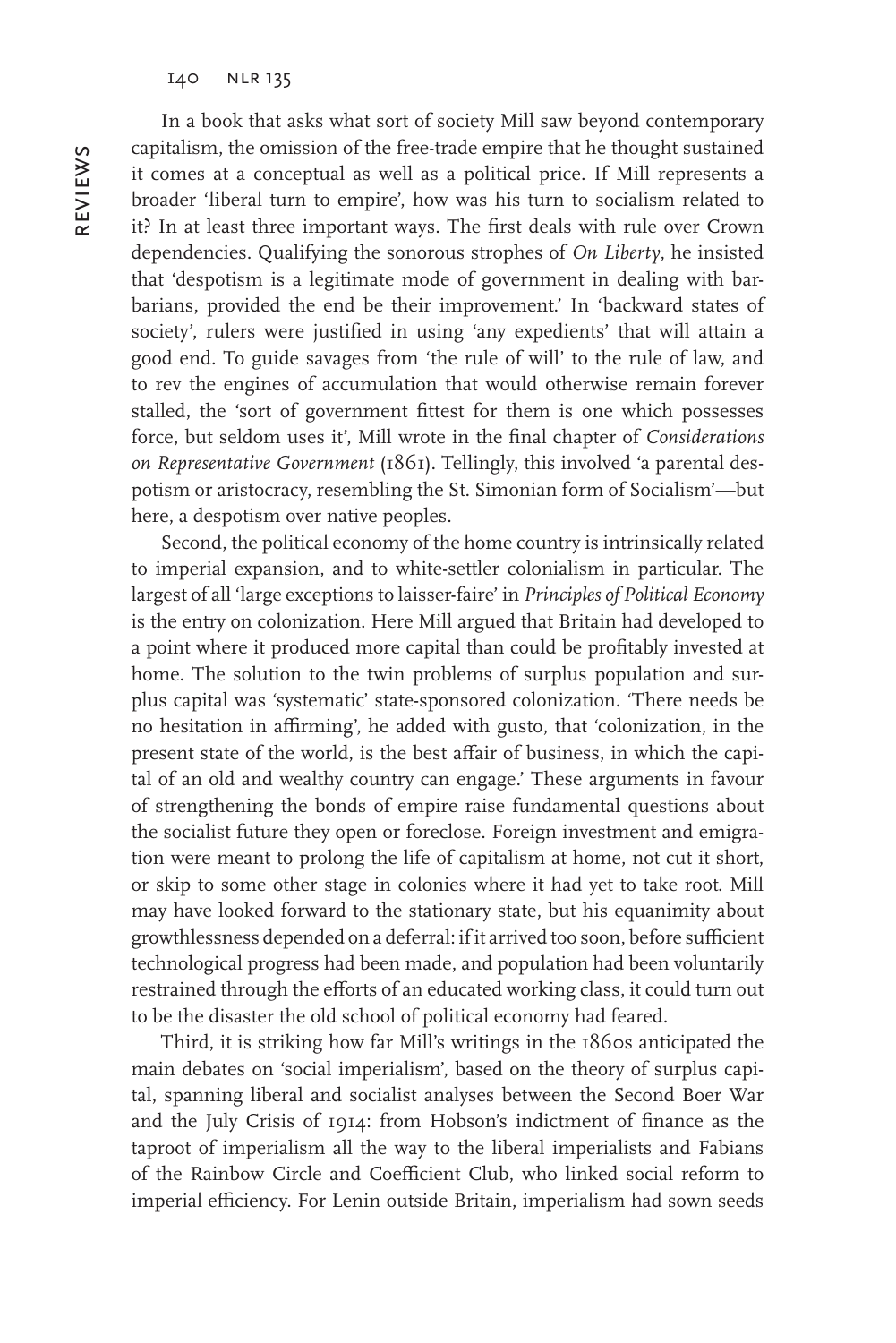of reformism and chauvinism within the Second International itself. That empire could solve the 'social question' crops up repeatedly in Mill's later writings: a 'great safety valve' he called it in a letter to the American scholar Charles Eliot Norton in October 1868. Reform in Ireland and India was not meant to usher in common ownership, but a reputation for good government among its subjects that would make the imperial union with Britain permanent. In fact, Mill hoped his proposals to rejig landlord-tenant relations in *England and Ireland* (1868) would not just defuse Irish demands for national independence, which he condemned, but for land nationalizations from the Land and Labour League. Mill left it to later generations to argue out the relations between liberalism, empire and the future development of socialism, albeit in a world in which his basic assumptions about them had been called into question—by an inter-imperial war he did not anticipate, that issued in a form of state socialism he had always opposed.

Schumpeter, looking back on Mill from the other side of these global conflicts, drew out some of the features of his thought and personality in a sensitive portrait—seeing not only a prefiguration of the evolutionary socialism of Bernstein, but the surprising contradictions and fragilities of the lost Victorian world that had once celebrated Mill's textbook of political economy. 'Nothing can be more revealing of the character of bourgeois civilization more indicative, that is, of its genuine freedom and also of its political weakness—than that the book to which the bourgeoisie accorded such a reception carried a socialist message and was written by a man palpably out of sympathy with the scheme of values of the industrial bourgeoisie.'

Reading Mill from the margins of mainstream political economy, Marx reacted with irritation, scorn—and uncharacteristic hesitation. One reason may have been the indirect struggle that Marx saw himself as waging within the International: to steer the labour movement away from liberalism and towards a scientific socialism. The very ambiguity of Mill's position with respect to these two poles was a standing challenge to Marx. Intellectually, it called into question his periodization of classical political economy, sketched in the second German edition of *Kapital* (1873): if the bourgeois conquest of power in Britain and France in the 1830s had 'sounded the death knell of scientific bourgeois economics', what to make of Mill, who Marx admitted was no vulgar apologist for the ruling class? Mill was instead one of those who, still claiming 'some scientific standing', tried after 1848 'to harmonize the political economy of capital with the claims, no longer to be ignored, of the proletariat.' Marx may not have been very impressed with the results: his 'fat, pedantic magnum opus', *Principles of Political Economy*, was a work of shallow syncretism that tried to 'reconcile the irreconcilable', in itself a declaration of bankruptcy by 'bourgeois' economics. But what if this will to reconcile the irreconcilable was precisely the appeal?